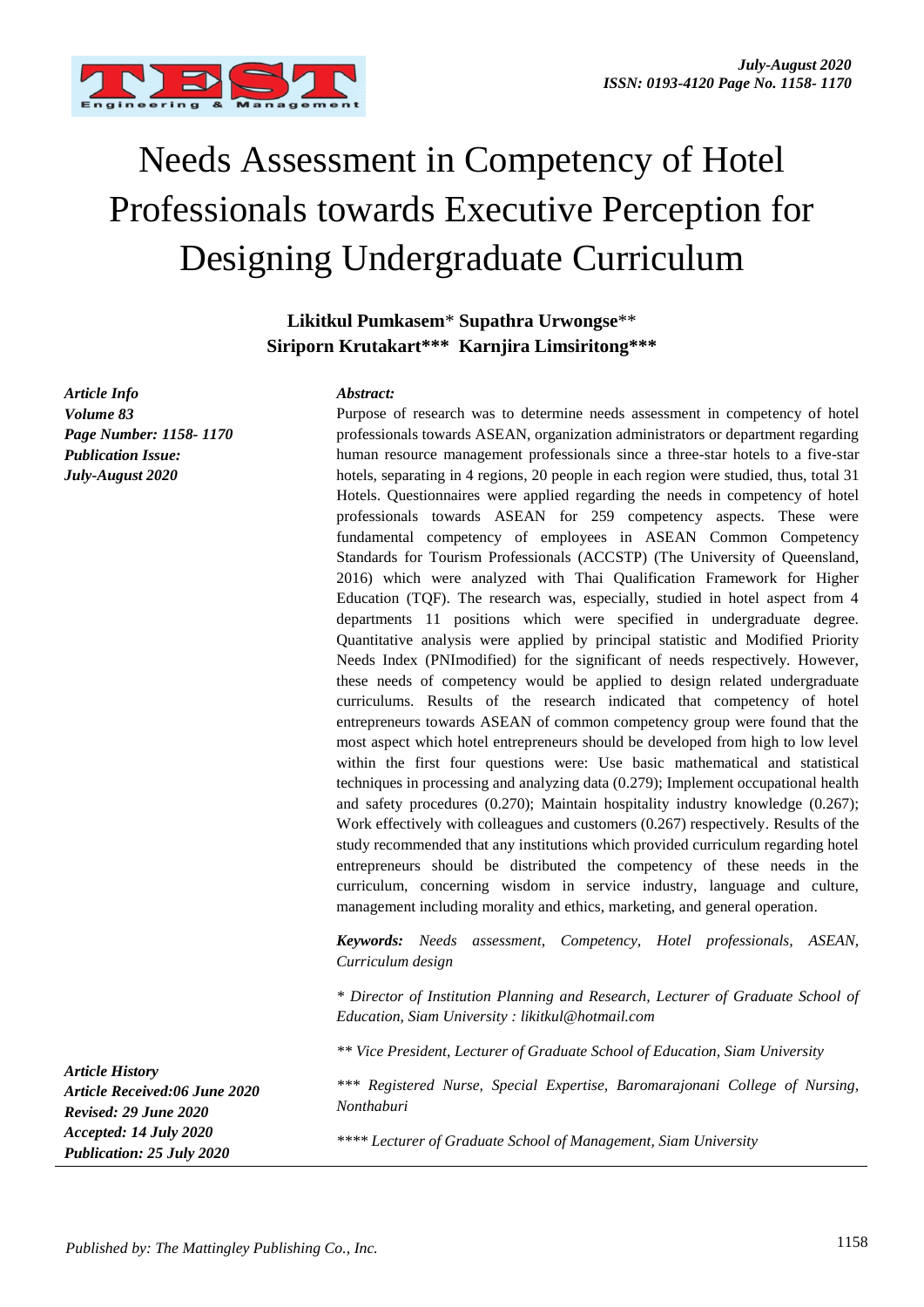

## **Introduction**

Many changes have been clearly occurred especially a labor side when the ASEAN Community Agreement has been activated. There comes from the statement of ASEAN partnership known as Bali Concord II which was from the 9th ASEAN Summit, dated on October 7th, 2004 at the Bali Island, Indonesia. Referring to the 9th ASEAN Summit, the Mutual Recognition Arrangements (MRAs) concluded an agreement in term of qualifications in the main professional fields for free movement of professionals or skill labors or ASEAN ability people. The mentioned free movement of labor is the free movement of skilled labor with qualification under the standard of Mutual Recognition Arrangements (MRAs) and has been activated in 2015. For regulation of each local immigration, ASEAN Member States signed 8 MRAs for 8 professional careers. To be together as ASEAN Community, each professional career should be developed to be more qualified, more skillful of English, Thai, and ASEAN language, more understanding of ASEAN's social and manner. To join the competition in ASEAN Level, the related party in each professional career can prepare and self-developed to reach the standard of qualification of MRAs. So Thailand should be ready for labor to serve the future labor market because of the high competitive market especially the skilled labor in Asia, not only ASEAN. (AEC Information Center, 2016)

Comparing between development of Thai graduation and other countries, the strength were found that Thai people were hospitality, friendly, polite, helpful, cheerful, service mind, and adjust himself/herself to colleague well. However, the weakness were communication skills regarding language, dare not to express the opinion, scarcely management skill, dare not to make decision, lack of systematic planning, lack of knowledge regarding computer, and educational system limitation that students were not graduated as the requirement of labor market (Office of the Permanent Secretary, 2012).

Especially, the acts of limitation in many countries are preserved to only hotel local skilled worker who could work in their hotel services. Among the globalization and international labor force, this research selected to study to the way of hotel staff development to compete in ASEAN hospitality market.

Thailand has been accepted to the hospitality quality and services for almost 10 years (2010-2019) internationally. GDP (Gross Domestic Product) of hospitality industry has acquired to 2 trillion (THB) in every year and or accumulated to 15 per cent of Thailand profit. To be more clarify, 4.13 million people (10.82 per cent) have hired in this sector (Office of Permanent Secretary, 2019). Even if Thailand has been chosen as a Tourism Country Coordinators in free product and hospitality market by Thailand policy supported, the limitation of hotel staff both quantity and quality of hospitality education are not in the practical way with the current situation of Thailand hospitality market.

In the future, labor might be moved cumulative. Undergraduate students in Hotel Department, therefore, should be developed regarding to qualification and competency of the labor market in Southern Asian. According to (Kanjanawasee, Kovin, Boonyavairoj, Buranapanich, Thongdang, Amatashewin, … Poopan, 2014) an assessment project to evaluate the competency of hotel and tourism department in 32 positions, a process for developing hotel and tourism personnel was found that Ministry of Tourism and Sports should be collaborated with higher educational institutions to provide hotel and tourism curriculum, to develop curriculum concerning ASEAN collective agreement for assisting employees to request a work permit comfortably, and to enhance the standard of competency-based which were advantaged for executive, entrepreneur, and economic society. Therefore, to assess competency needs of hotel professionals towards ASEAN according to current circumstances and expectation circumstance towards executive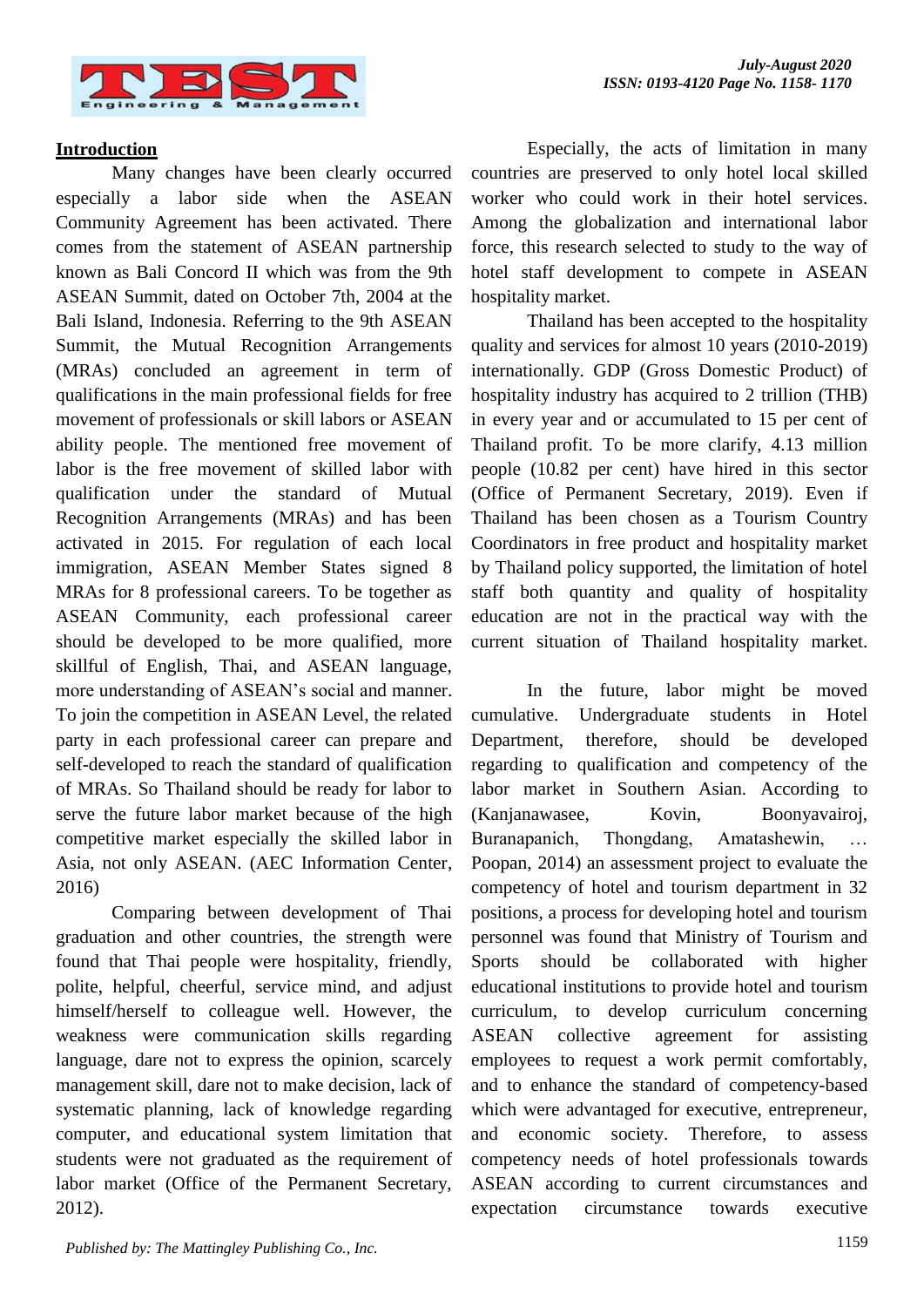

perception in organization or development regarding human resource management professionals of hotels to design competency-based curriculum.

# **Research Question**

How is the management perspective in the competency of escalating Thailand hotel staff to the professional hospitality worker standard in ASEAN?

# **Review literature**

ASEAN Mutual Recognition Arrangement on Tourism Professionals (2016) set the important strategic role to the purpose of ASEAN economic growth in terms of ACCSTP or ASEAN Common Competency Standards for Tourism Professionals (The University of Queensland,2016). Since the this agreement has been proposed in the ASEAN standard regional, the minimum requirements have been accepted and adapted to countries in this regional as well. There were a Common Core Competencies, a Generic Competencies, a Functional Competencies which indicated to hotel and tourism field and or covered to 32 professional worker positions in this field.

# **Needs Assessment**

Each systematic planning purposed to a different outcome. According to a needs assessment, planning an important priority purposes could clarify to the way of each solutions (Kaufman & English,1979). To acquire with a good solution needed to have a good quality sampling, data tools accuracy, and a good standard of surveying (Susan,1996).

# **Curriculum development concept**

There were two indicated meaning of curriculum development which developed from an original or previous curriculum and or making a new curriculum without a reference earlier (Salor & Alexander,1974) and (Taba,1962).

Furthermore, the process of curriculum planning could affect to all learner. It was comprised of the purpose of curriculum, task activities, constructing a learning experiences, teaching

materials, the way of teaching, and the success rate of curriculum evaluations (Chuaratanaphong,1996)

Moreover, to be succeeded to curriculum development needed to focus on a whole cycle of teaching and student groups (Ornstein & Hunkins, 2004). Also, subject and content, resources, course expectation, and timing were significant to proceed in curriculum planning and constructing (Uys & Gwele, 2005)

Making a 'Blue print' or the curriculum structure and pattern. The more clear of structure was the more indicated to a quicker process of course demonstration (Wongyai, 1997).

By all means, in addition to 'Competencebased curriculumdevelopmentin Higher Education: a globalised concept' (Kouwenhoven, 2009), the quick practical solution in any circumstance situations and a skills of handling in a new situation were related to the changing of social diversity among world globalization. To develop a curriculum should realize to the professional skills and working fields characteristic.

# **Related research**

Rugmai & Puwaret (2014) studied to the development ways of English language learner to an English standard capability of ASEAN. The study found 14 competency units of listening skill, speaking skill, reading skill, and writing skill which presented to the capability standard of beginner to a high level in job positions.

Phosittiphan (2015) studied to the language skill ability of tourism professional worker to AEC competency. The result presented to the current situation of unsatisfied in a high level from customers though there were a good skill of working. Because of the low English proficiency skills in comparing with other countries. This results could affect to a wage and job promotion as well.

Yurarach et al (2011) studied to the development of student skills in private higher education sectors in Thailand to AEC. The study indicated that 49.48 per cent of private universities in Thailand were readied to the changing of AEC competency. As a result, there were 3 approaches to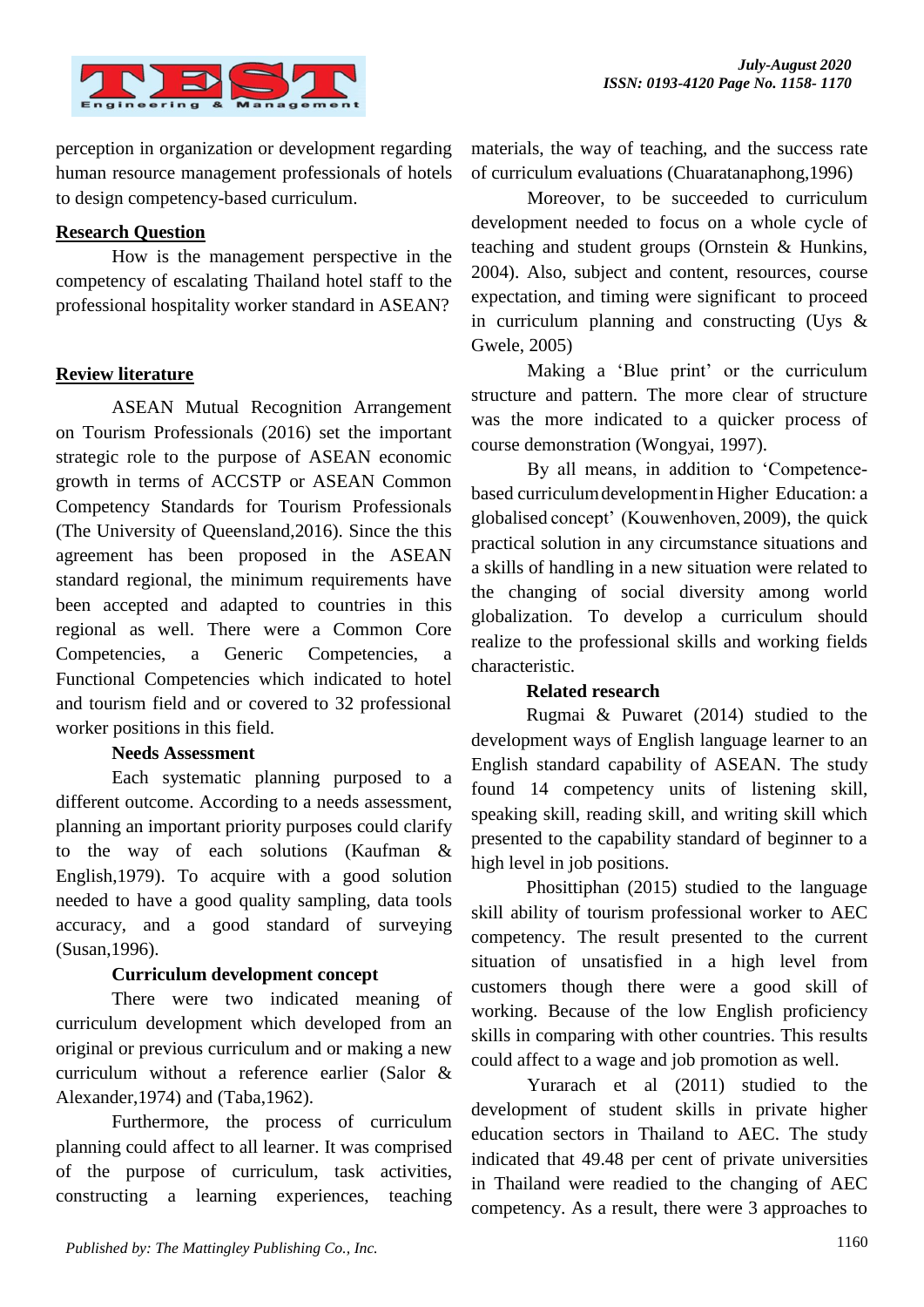

develop for private institutes student skills in necessary (1) the need of jobs market and career path (2) the need of skills in working of student ability (3) the need of a right student in a right work characteristic.

## **Research Methodology**

The study was a quantitative research.

#### **Population and Sampling**

Population include both management executives and human resources management professionals of the 3th -5th star hotels. The amounted to 80 samplings separating in 4 regions and 20 samplings in each region of management executives and human resources management professionals of the 3th - 5th star hotels were selected in total of the 31 selected hotels.

#### **Research Instrument**

The research tool is a questionnaire about respondents' demographics, the needs and competencies of hotel professionals in ASEAN for 259 competencies which is synthesized the basic competencies of hotel and tourism professionals between ASEAN Common Competency Standards for Tourism Professionals (ACCSTP) and Thai Qualifications Framework for Higher Education (TQF). By the way, researchers study the definition of competencies particularly behavioral characteristics, and then applied them to generate the closed – end questions with dual-response format and determine the questions within the five-rating scale. Each respondents would be answered 2 sided of a questionnaire; one side is about the needs level and another side is about the competencies level in the actual time. A questionnaire is divided into 2 parts;

1) The questionnaire provided 8 questions of the respondents' demographics.

2) The respondents rated 251 competencies related to their opinion levels about the needs and competencies of hotel professionals in ASEAN through the actual condition and ideal condition for the Competency-Based Approach design via the five-rating scale with dual response format. The anchors for the scales are; 1-least to 5-most.

Referring to the tool measurement, researchers firstly asked 5 senior researchers to check the content validity of the questionnaire by IOC technique. The content validity highly reached at 0.949. Secondly, the scales of 251 competency items presented a cronbach's alpha reliability of 0.982 which was obtained from SPSS. Joseph & Rosemary (2003) recommended that the composite reliability should have a minimum of 0.7 or greater

#### **Data Analysis**

Data was analyzed by computer package program. Frequency distribution, percentage, and needs assessment in competency of hotel entrepreneurs towards ASEAN by Modified Priority Needs Index (PNImodified) (Wongwanich, 2007) were applied to describe date as  $PNI_{modified} = (I-D)/D : I =$ Expectation;  $D =$  Currently circumstance, then, providing the significant of needs index PNI<sub>modified</sub> from high to low respectively.

# **Research Results**

The study was concerned particularly hotels, including 4 departments, 11 positions which were qualified for bachelor degree. According to the synthesis results from the competency of hotel entrepreneurs towards ASEAN, researcher designed questionnaire, adjusted to the recommendation from experts, then, 251 competencies in questionnaires had been occurred. Overall, there were 259 items including 8 questions shown in Table 1.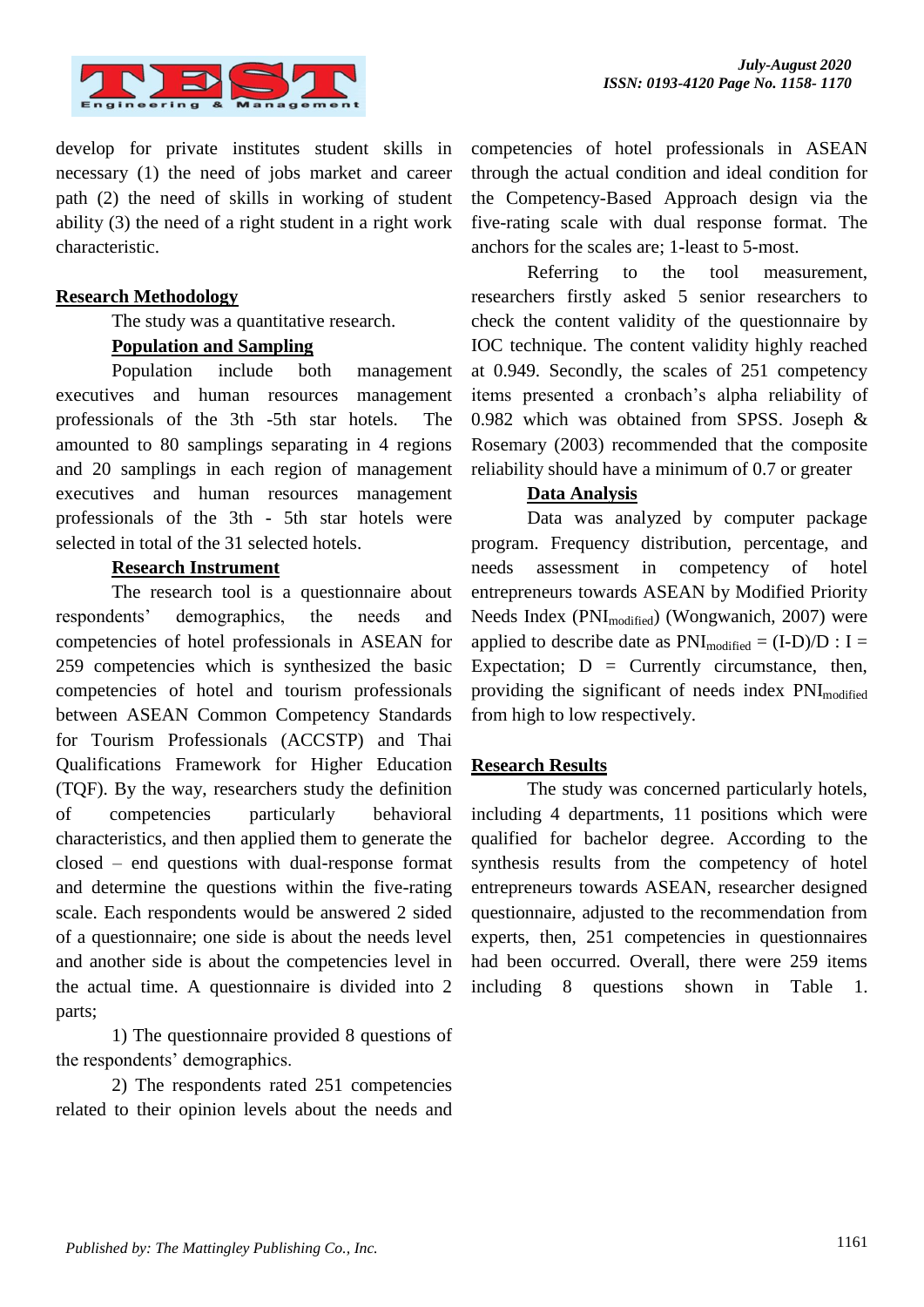

| Table 1: 4 departments and 11 positions in the hotel field with Core Competencies, Generic |
|--------------------------------------------------------------------------------------------|
| <b>Competencies and Functional Competencies Items</b>                                      |

|                            |                            | Number       | Number       | Number       |
|----------------------------|----------------------------|--------------|--------------|--------------|
| Departments                | Positions                  | Core         | Generic      | Functional   |
|                            |                            | Competencies | Competencies | Competencies |
| <b>FRONT OFFICE</b>        | 1. Front Office Manager    | 8            | 9            | 20           |
|                            | 2. Front Office Supervisor |              |              | 19           |
|                            | 3. Receptionist            |              |              | 7            |
| <b>HOUSEKEEPING</b>        | 1. Housekeeping            |              | 6            | 15           |
|                            | Manager                    |              |              |              |
|                            | 2. Laundry Manager         |              |              | 22           |
|                            | 3. Housekeeping            |              |              | 12           |
|                            | Supervisor                 |              |              |              |
| <b>FOOD PRODUCTION</b>     | 1. Executive Chef          |              | 15           | 29           |
|                            | 2. Demi Chef               |              |              | 16           |
| <b>FOOD &amp; BEVERAGE</b> | 1. F & B Manager           |              | 10           | 23           |
|                            | 2. Restaurant Manager      |              |              | 29           |
|                            | 3. Restaurant Supervisor   |              |              | 11           |
|                            | Total                      | 8            | 40           | 203          |
|                            | <b>Competency Totals</b>   |              | 251          |              |

Results of evaluation and significant ordering in the needs assessment of hotel professionals and organizational administrators or human resource management were found that necessary needs was between  $0.010 - 0.431$  from high PNI<sub>modified</sub> index to low. High index was high needs that must be developed more than low index. Therefore, organizational administrators or human resource management were evaluated and found that each department had higher competency than mean 112 competencies as followed:

The significant competency needs of hotel professionals in Core Competencies of 4 departments found necessary needs had equal or

higher PNI<sub>modified</sub> index than PNI<sub>modified average</sub>  $= 0.264$ for 4 competencies. Items which were most selected regarding competency that should be developed from hotel professionals 4 items from the highest to the lowest respectively as followed: Use basic Mathematical and Statistical techniques in processing and analyzing data (0.279). Implement occupational health and safety procedures (0.270). Maintain hospitality industry knowledge (0.267) and Work effectively with colleagues and customers (0.267) respectively.

| Table 2: Need Assessment in competencies of hotel professionals in terms of generic competencies and |
|------------------------------------------------------------------------------------------------------|
| functional competencies of front office department.                                                  |

| Rank | $PNI_{modified}$ | Competencies                                                         |
|------|------------------|----------------------------------------------------------------------|
|      |                  | Generic Competencies: $PNI_{modified\ average} = 0.192 from 9 items$ |
|      | 0.284            | Speak English at a basic operational level                           |
|      | 0.235            | Manage and resolve conflict situations                               |
|      | 0.222            | Perform basic First Aid procedures                                   |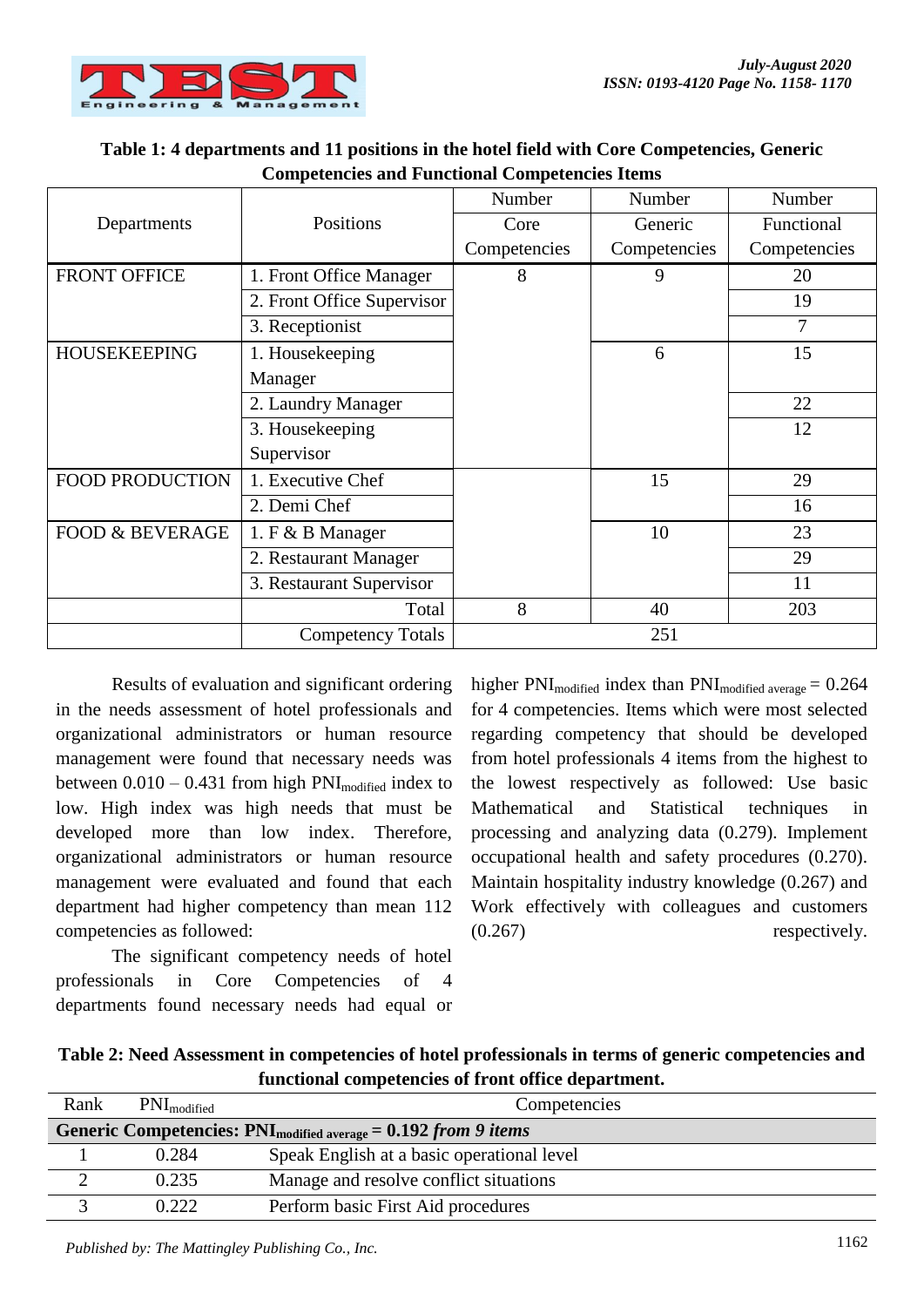

#### **Functional Competencies**

| 1.1 Front Office Manager: PNI <sub>modified average</sub> = 0.123 from 20 items |             |                                                                                    |  |
|---------------------------------------------------------------------------------|-------------|------------------------------------------------------------------------------------|--|
|                                                                                 | 0.229       | Establish and maintain a safe and secure workplace                                 |  |
| $\overline{2}$                                                                  | 0.163       | Prepare and monitor operational budgets                                            |  |
| 3                                                                               | 0.159       | Plan and conduct an evacuation of premises                                         |  |
| 4                                                                               | 0.152       | Manage quality customer/guest services                                             |  |
| 5                                                                               | 0.148       | Plan, manage and conduct meetings                                                  |  |
| 6                                                                               | 0.141       | Manage the effective use of human resources                                        |  |
| 7                                                                               | 0.140       | Read and write English at an advanced level                                        |  |
| 8                                                                               | 0.128       | Manage financial performance within a budget                                       |  |
| 9                                                                               | 0.125       | Prepare and deliver training sessions                                              |  |
| 10                                                                              | 0.124       | Monitor staff performance standards                                                |  |
|                                                                                 |             | 1.2 Front Office Supervisor: PNI <sub>modified average</sub> = 0.105 from 19 items |  |
| 1                                                                               | 0.194       | Coach others in job skills                                                         |  |
| $\overline{2}$                                                                  | 0.160       | Establish and maintain a safe and secure workplace                                 |  |
| 3                                                                               | 0.160       | Monitor routine workplace operations                                               |  |
| 4                                                                               | 0.158       | Conduct a night audit                                                              |  |
| 5                                                                               | 0.134       | Monitor and manage workplace relations and diversity                               |  |
| 6                                                                               | 0.119       | Receive and process reservations                                                   |  |
| 7                                                                               | 0.118       | Maintain a paper-based filing and retrieval system                                 |  |
| 1.3 Receptionist: $PNI_{modified\ average} = 0.109 from 7 items$                |             |                                                                                    |  |
|                                                                                 | 0.156       | Process transactions for purchase of goods or services                             |  |
| $\overline{2}$                                                                  | 0.147       | Receive and process reservations                                                   |  |
| 3                                                                               | 0.117       | Maintain a paper-based filing and retrieval system                                 |  |
|                                                                                 | Remark: The | PNI modified average of competencies should be greater than average of each        |  |

Remark: The PNI modified average competencies should be greater than average of each departments.

Table 2 summarizes the most important competencies of hotel professionals in terms of generic competencies and functional competencies of front office department. Hotel professionals suggested that the PNI modified average of

competencies should be greater than average of each departments. The analysis found that Generic Competencies of 3 positions in front office department sequencing from most to least (Speak English at a basic operational level, 0.284; Manage and resolve conflict situations, 0.235 and Perform basic First Aid procedures, 0.222)

# **Table 3: Need Assessment in competencies of hotel professionals in terms of generic competencies and functional competencies of housekeeping department**

| Rank                                                                      | $PNI_{modified}$                                                     | Competencies                                |  |  |
|---------------------------------------------------------------------------|----------------------------------------------------------------------|---------------------------------------------|--|--|
|                                                                           | Generic Competencies: $PNI_{modified\ average} = 0.231$ from 6 items |                                             |  |  |
|                                                                           | 0.431                                                                | Speak English at a basic operational level  |  |  |
| $\overline{2}$                                                            | 0.253                                                                | Manage and resolve conflict situations      |  |  |
| $\mathcal{R}$                                                             | 0.241                                                                | Promote hospitality products and services   |  |  |
| <b>Functional Competencies</b>                                            |                                                                      |                                             |  |  |
| 2.1 Housekeeping Manager: $PNI_{modified\ average} = 0.136 from 15 items$ |                                                                      |                                             |  |  |
|                                                                           | 0.235                                                                | Read and write English at an advanced level |  |  |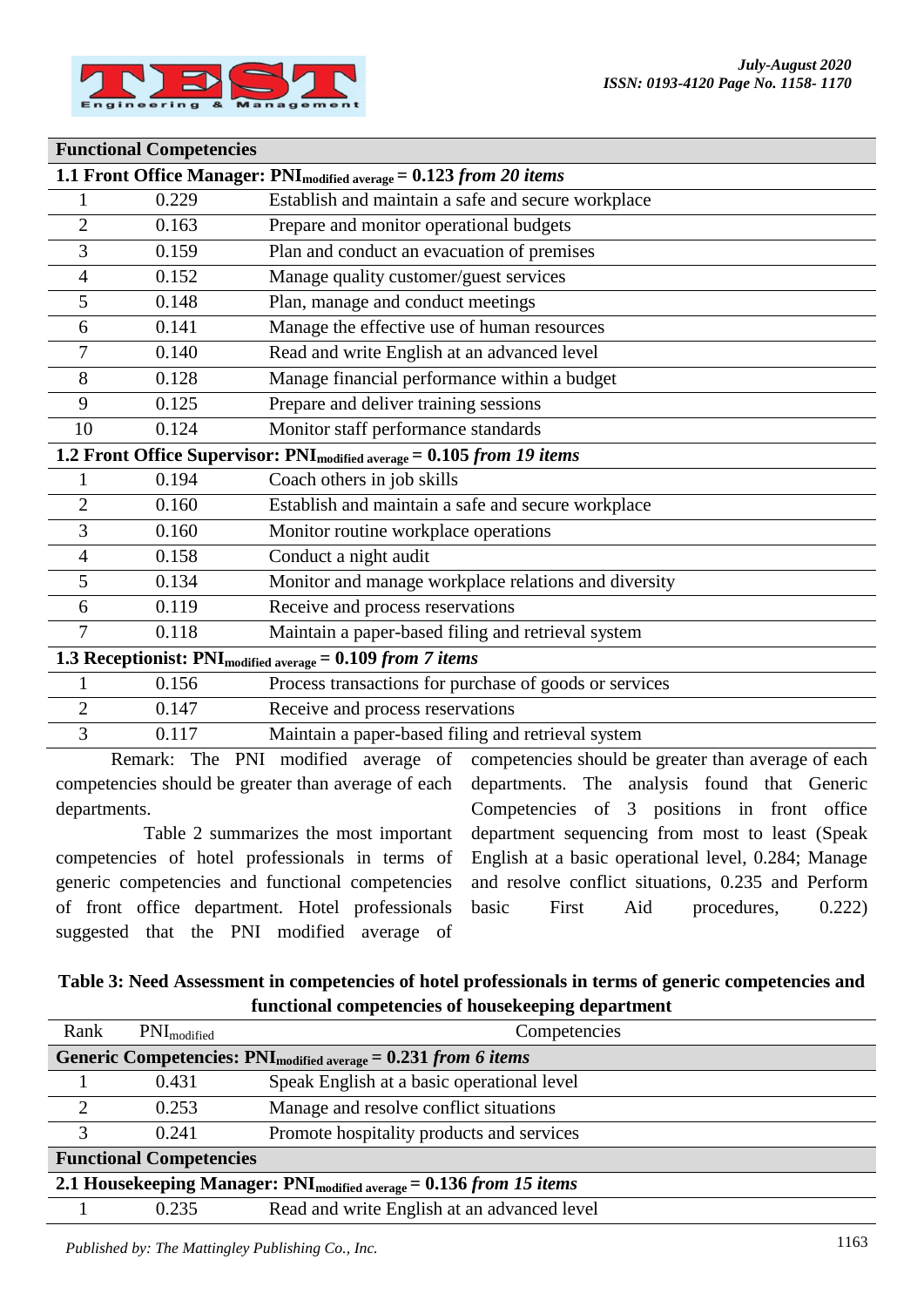

| $\overline{2}$                                                                     | 0.156 | Manage legal requirements for business compliance                          |  |  |
|------------------------------------------------------------------------------------|-------|----------------------------------------------------------------------------|--|--|
| 3                                                                                  | 0.149 | Manage financial performance within a budget                               |  |  |
| 4                                                                                  | 0.149 | Manage the effective use of human resources                                |  |  |
| 5                                                                                  | 0.148 | Access and retrieve computer-based data                                    |  |  |
| 6                                                                                  | 0.137 | Conduct a staff performance assessment process                             |  |  |
|                                                                                    |       | 2.2 Laundry Manager: PNI <sub>modified average</sub> = 0.193 from 22 items |  |  |
|                                                                                    | 0.342 | Read and write English at an advanced level                                |  |  |
| $\overline{2}$                                                                     | 0.275 | Access and retrieve computer-based data                                    |  |  |
| 3                                                                                  | 0.238 | Conduct training for a small group                                         |  |  |
| $\overline{4}$                                                                     | 0.227 | Conduct a staff performance assessment process                             |  |  |
| 5                                                                                  | 0.225 | Plan, manage and conduct meetings                                          |  |  |
| 6                                                                                  | 0.223 | Coach others in job skills                                                 |  |  |
| 7                                                                                  | 0.218 | Prepare and monitor operational budgets                                    |  |  |
| 8                                                                                  | 0.218 | Prepare and deliver training sessions                                      |  |  |
| 9                                                                                  | 0.214 | Perform basic First Aid procedures                                         |  |  |
| 10                                                                                 | 0.209 | Monitor and evaluate the effectiveness of training outcomes                |  |  |
| 11                                                                                 | 0.209 | Manage the effective use of human resources                                |  |  |
| 12                                                                                 | 0.200 | Recruit and select staff                                                   |  |  |
| 13                                                                                 | 0.196 | Establish and maintain a safe and secure workplace                         |  |  |
| 2.3 Housekeeping Supervisor: PNI <sub>modified average</sub> = 0.161 from 12 items |       |                                                                            |  |  |
| $\mathbf{1}$                                                                       | 0.244 | Coach others in job skills                                                 |  |  |
| $\overline{c}$                                                                     | 0.216 | Plan, manage and conduct meetings                                          |  |  |
| 3                                                                                  | 0.215 | Perform basic First Aid procedures                                         |  |  |
| $\overline{4}$                                                                     | 0.200 | Monitor staff performance standards                                        |  |  |
| 5                                                                                  | 0.177 | Conduct a staff performance assessment process                             |  |  |
| 6                                                                                  | 0.174 | Manage quality customer/guest services                                     |  |  |

Remark: The PNI modified average of competencies should be greater than average of each departments.

The most important competencies of hotel professionals in terms of generic competencies and functional competencies of housekeeping department shown in Table 3. Hotel professionals suggested that the PNI modified average of competencies should be greater than average of each departments. Generic Competencies and functional competencies of 3 positions in housekeeping department sequencing from most to least. The first 3 results from total of 28 competencies found that Speak English at a basic operational level (0.431) followed by Manage and resolve conflict situations (0.253) and Promote hospitality products and services  $(0.241)$ 

| Table 4: Need Assessment in competencies of hotel professionals in terms of generic competencies and |
|------------------------------------------------------------------------------------------------------|
| functional competencies of food production department.                                               |

| Rank | $PNI_{modified}$ | Competencies                                                         |
|------|------------------|----------------------------------------------------------------------|
|      |                  | Generic Competencies: $PNI_{modified average} = 0.122 from 15 items$ |
|      | 0.244            | Speak English at a basic operational level                           |
|      | 0.173            | Receive and resolve customer complaints                              |
|      | 0.167            | Read and interpret basic directions and/or diagrams                  |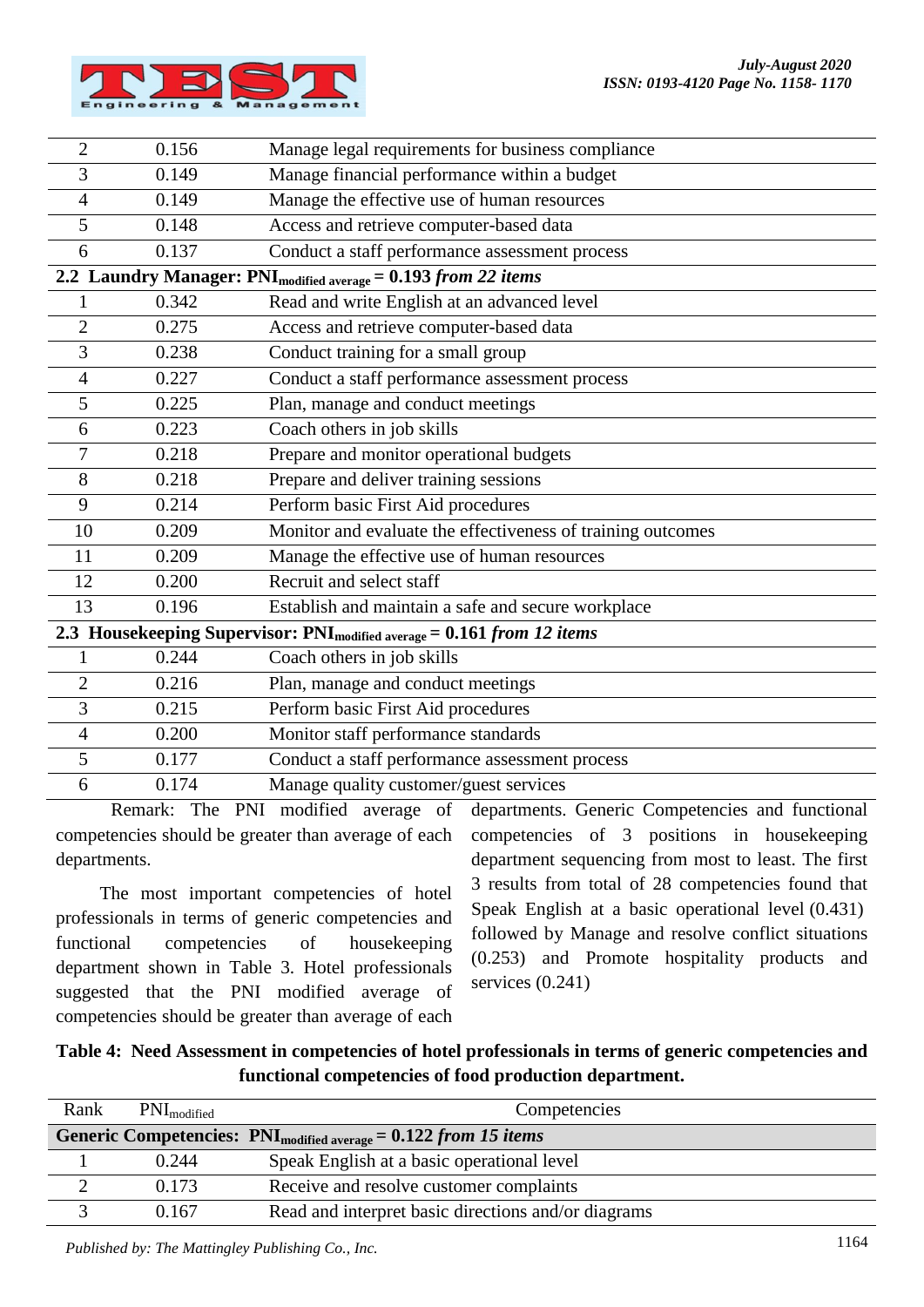

| $\overline{4}$ | 0.165                          | Perform basic First Aid procedures                                        |
|----------------|--------------------------------|---------------------------------------------------------------------------|
| 5              | 0.156                          | Communicate effectively on the telephone                                  |
| 6              | 0.131                          | Perform basic clerical procedures                                         |
|                | <b>Functional Competencies</b> |                                                                           |
|                |                                | 3.1 Executive Chef: PNI <sub>modified average</sub> = 0.166 from 29 items |
| 1              | 0.243                          | Manage financial performance within a budget                              |
| $\overline{2}$ | 0.242                          | Recruit and select staff                                                  |
| 3              | 0.224                          | Monitor and evaluate the effectiveness of training outcomes               |
| $\overline{4}$ | 0.199                          | Prepare and deliver training sessions                                     |
| 5              | 0.199                          | Develop a marketing strategy and coordinate sales activities              |
| 6              | 0.199                          | Use oral English to convey a complex exchange of ideas                    |
| 7              | 0.196                          | Manage the effective use of human resources                               |
| 8              | 0.196                          | Prepare and monitor operational budgets                                   |
| 9              | 0.196                          | Manage stock purchases and inventories                                    |
| 10             | 0.193                          | Conduct a staff performance assessment process                            |
| 11             | 0.190                          | Read and write English at an advanced level                               |
| 12             | 0.182                          | Design meals to meet specific dietary or cultural needs                   |
| 13             | 0.174                          | Manage quality customer/guest services                                    |
| 14             | 0.166                          | Provide professional support to business colleagues                       |
|                |                                | 3.2 Demi Chef: $PNI_{modified average} = 0.089$ from 16 items             |
| 1              | 0.171                          | Coach others in job skills                                                |
| $\overline{2}$ | 0.169                          | Monitor, control and order new stock                                      |
| 3              | 0.163                          | Establish and maintain a safe working environment                         |
| $\overline{4}$ | 0.155                          | Monitor routine workplace operations                                      |
| 5              | 0.133                          | Maintain strategies for safe storage of prepared foods                    |
| 6              | 0.110                          | Establish and maintain quality control in food production                 |
| $\tau$         | 0.091                          | Plan, prepare and display a buffet service                                |

Remark: The PNI modified average of competencies should be greater than average of each departments.

The most important competencies of hotel professionals in terms of generic competencies and functional competencies of food production department shown in table 4. Hotel professionals suggested that the PNI modified average of competencies should be greater than average of each departments. Generic Competencies and functional competencies of 2 positions in food production department sequencing from most to least. The first 3 results from total of 27 competencies found that Speak English at a basic operational level (0. 244) followed by Receive and resolve customer complaints (0.173) and Read and interpret basic directions and/or diagrams  $(0.167)$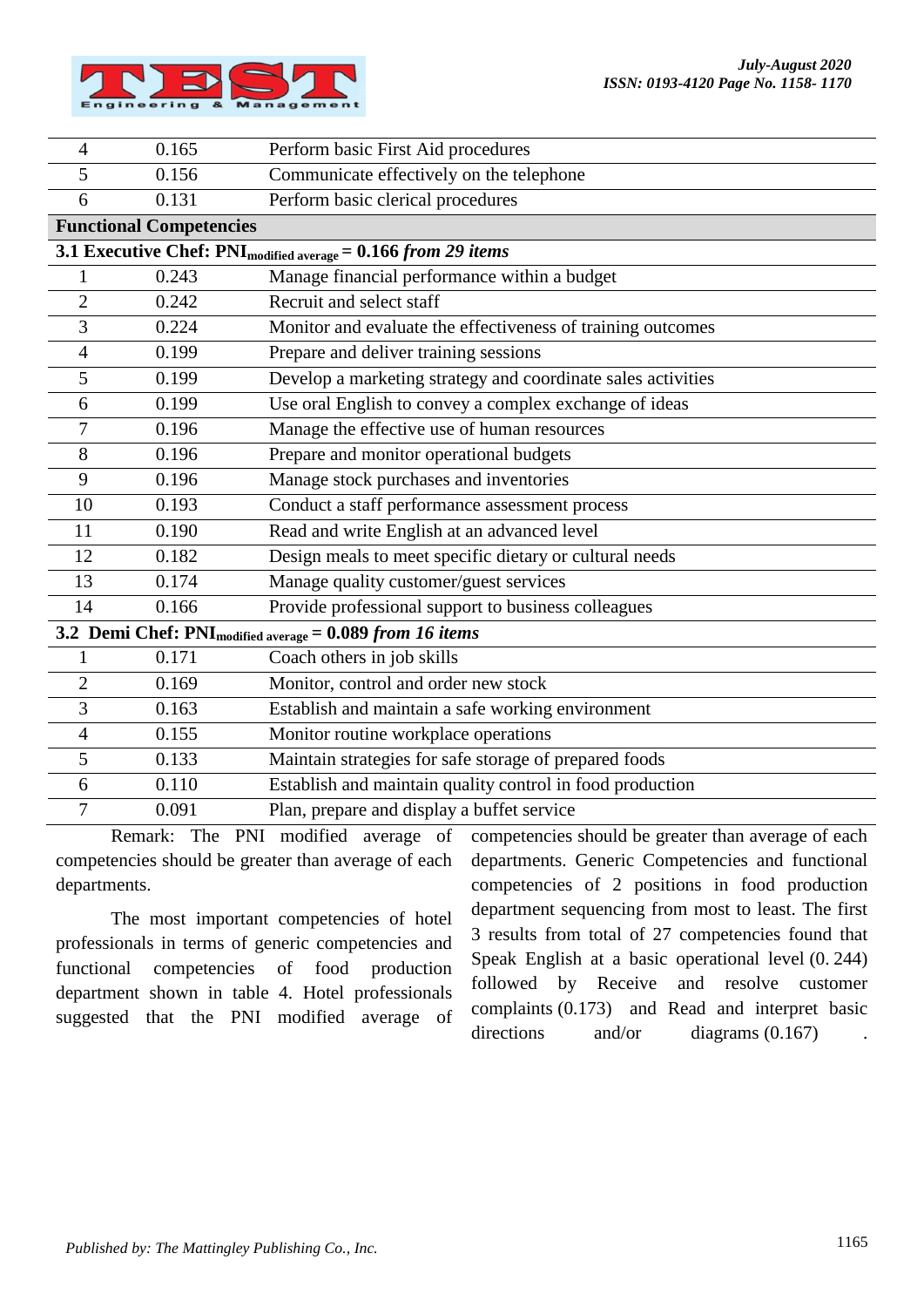

# **Table 5: Need Assessment in competencies of hotel professionals in terms of generic competencies and functional competencies of food & beverage department**

| Rank                                                                             | PNI <sub>modified</sub>                                                          | Competencies                                                                |  |
|----------------------------------------------------------------------------------|----------------------------------------------------------------------------------|-----------------------------------------------------------------------------|--|
|                                                                                  |                                                                                  | Generic Competencies: PNI <sub>modified average</sub> = 0.220 from 10 items |  |
|                                                                                  | 0.338                                                                            | Speak English at a basic operational level                                  |  |
| $\overline{2}$                                                                   | 0.284                                                                            | Receive and resolve customer complaints                                     |  |
| 3                                                                                | 0.258                                                                            | Communicate effectively on the telephone                                    |  |
| 4                                                                                | 0.233                                                                            | Promote hospitality products and services                                   |  |
|                                                                                  | <b>Functional Competencies</b>                                                   |                                                                             |  |
|                                                                                  |                                                                                  | 4.1 F&B Manager: PNI <sub>modified average</sub> = 0.188 from 23 items      |  |
| 1                                                                                | 0.227                                                                            | Develop a marketing strategy and coordinate sales activities                |  |
| $\overline{c}$                                                                   | 0.227                                                                            | Design, prepare and present various types of reports                        |  |
| 3                                                                                | 0.225                                                                            | Audit financial procedures                                                  |  |
| 4                                                                                | 0.218                                                                            | Develop and implement a business plan or campaign                           |  |
| 5                                                                                | 0.210                                                                            | Plan a staff performance review                                             |  |
| 6                                                                                | 0.210                                                                            | Conduct staff performance assessment processes                              |  |
| 7                                                                                | 0.210                                                                            | Read and write English at an advanced level                                 |  |
| 8                                                                                | 0.203                                                                            | Manage physical assets and infrastructure                                   |  |
| 9                                                                                | 0.203                                                                            | Manage financial performance within a budget                                |  |
| 10                                                                               | 0.197                                                                            | Maintain a paper-based filing and retrieval system                          |  |
| 11                                                                               | 0.191                                                                            | Monitor staff performance standards                                         |  |
| 12                                                                               | 0.191                                                                            | Work cooperatively in a general administration environment                  |  |
| <b>4.2 Restaurant Manager:</b><br>$PNI_{modified average} = 0.191 from 29 items$ |                                                                                  |                                                                             |  |
| 1                                                                                | 0.347                                                                            | Read and write English at an advanced level                                 |  |
| $\overline{2}$                                                                   | 0.307                                                                            | Develop a marketing strategy and coordinate sales activities                |  |
| 3                                                                                | 0.303                                                                            | Use oral English to convey a complex exchange of ideas                      |  |
| 4                                                                                | 0.233                                                                            | Establish and maintain a safe working environment                           |  |
| 5                                                                                | 0.217                                                                            | Perform basic First Aid procedures                                          |  |
| 6                                                                                | 0.214                                                                            | Manage physical assets and infrastructure                                   |  |
|                                                                                  | 0.214                                                                            | Lead and manage people                                                      |  |
| 8                                                                                | 0.207                                                                            | Establish and maintain a business relationship                              |  |
| 9                                                                                | 0.207                                                                            | Coach others in job skills                                                  |  |
| 10                                                                               | 0.195                                                                            | Monitor catering revenue and costs                                          |  |
|                                                                                  | 4.3 Restaurant Supervisor: PNI <sub>modified average</sub> = 0.180 from 11 items |                                                                             |  |
| $\mathbf 1$                                                                      | 0.259                                                                            | Start conversations and develop good relations with guests                  |  |
| 2                                                                                | 0.217                                                                            | Serve a range of wine products                                              |  |
| 3                                                                                | 0.195                                                                            | Monitor staff performance standards                                         |  |
| 4                                                                                | 0.193                                                                            | Roster staff                                                                |  |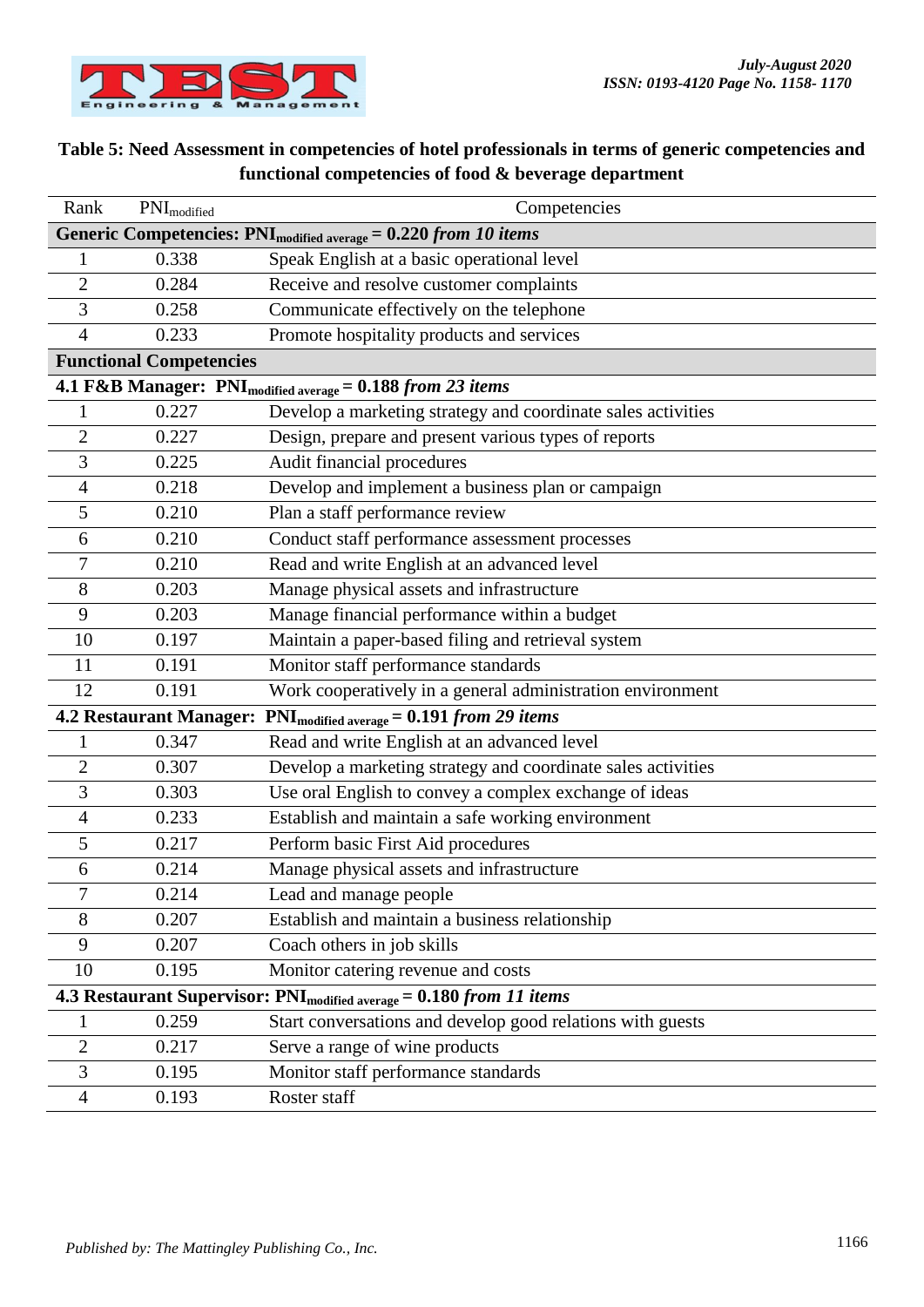

Remark: The PNI modified average of competencies should be greater than average of each departments.

Table 5 summarized the most important competencies of hotel professionals in terms of generic competencies and functional competencies of food & beverage department

Hotel professionals suggested that the PNI modified average of competencies should be greater than average of each departments. Generic Competencies and functional competencies of 3 positions in food & beverage department sequencing from most to least. The first 3 results from total of 30 competencies found that Speak English at a basic operational level (0. 338) followed by Receive and resolve customer complaints (0. 284) and Communicate effectively on the telephone (0.258).

# **Conclusion and Discussion**

 The research found that there were 4 significant keys for hotel staff should be developed respectively. Firstly, the basic of mathematic and statistic should be improved to a better understanding to data and critical analyzing. Secondly, the knowledge of workplace hygiene standard. Next, to be more understanding and realizing to hospitality industry situation. Then, a competency of hospitality to customer services and good teamwork skills.

Furthermore, there were 4 divisions of hotel services in this research including 1.Front office department, 2. Room and Housekeeping service, 3. Culinary and 4. Food and beverage which categorized from the relationship between needs and the competencies of staff in hotel services.

> These were generated to an original draft of hotel management program. The results

presented to 6 sections skills, it should be developed for a good standard and quality of hotel staff.

1. Academic skill: The results of the sampling group suggested to develop more understanding to the hotel staff in hospitality services, customer services, teamwork, the standard and quality of hygiene, and the basic of calculation (Mathematic and Statistic) in interpretation and analyzing data.

- 2. Language and Cultural skill: The result found that Language competency was the first problem in 4 divisions in this research. The language ability should develop to the standard level of communication. To prepare the staff in this field, the first basis of working with ASEAN regional was English for communication. This requirement would help to globalized and emerge to a good potential skill of hotel service. As same as, Prayooktiniwat, Pholperm & Channoi. (2013) studied to the potential skills of hotel staff at Novotel Suvannabhumi airport. The result suggested staff to develop in English proficiency skills and services standard. Meanwhile, Dueraman (2017) found that even though services and technologies were important, it could learn by oneself. However, the most important skill was foreign language which was not only English language but also Chinese language in addition to the main basic problem of lacking skill in practical.
- 3. Management skill: A well risk management in situations and behavior controlled should be considered to improve in divisions to support a good management.

Similarly, Suwannachote & Lertputtarak (2016) found that the front manager, reception manager, housekeeping manager, Landry manager should develop to a systematic and having a solutions in any situations control. Fiscal and budget management should control a cost of the budget which was related to new order stock, Purchasing and inventories, Physical asset management and infrastructural, and catering income and purchase. Human resource management should strategize the organizational meeting and training program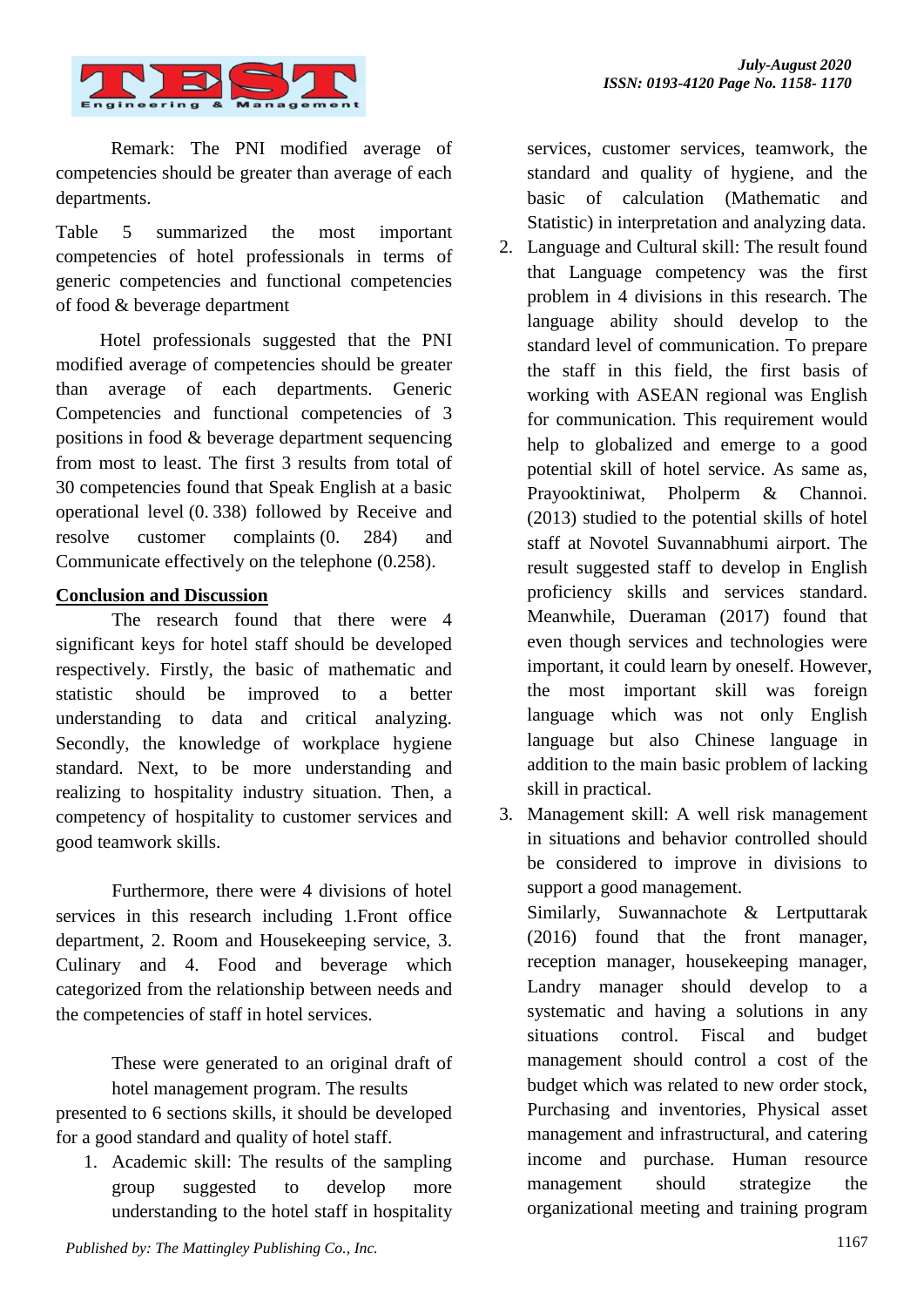

the skills to staff. Having an organization and diversity relationship management. Also, evaluation of staff quality and recruitment. Security management should cover to any risks that might happen to customer in practical way and reliable to situations. Hospitality management should have a good quality to customer. Similarly, Suriya (2013) studied to hospitality development in the front manager at hotel for supporting ASEAN traveler: case study of Boutique hotel in Bangkok. The result showed that the satisfaction to customers should be improved at the first priority significantly. Also, Pungpho (2011) studied to the satisfaction of customer between expectation and perception of five stars hotel in Bangkok. Research found to the reliability of customer satisfaction was highly expected more than any perceptions.

- 4. Morality: Hotel staff should learn the ASEAN cultural. It would help to support all kind of customer services internationally.
- 5. Marketing: Hotel staff should be in the part of marketing support and business strategy. Developing to organization cooperation was significant. To be clarify, Catering and beverage manager, Culinary and banquet were 3 divisions to cooperate with hotel which was not only a specific knowledge but also a capability to develop and gain more organization profitable.
- 6. General staff: Technologies learning and operation system should be prepared for staff. Especially, online system platform for a new customer behavior should operate perfectly.

As a result, a high significant required for a hotel staff competency to ASEAN regional indicated to a management industry, Language and cultural, General management, Morality, Marketing and Information Technology for works.

# **Recommendations**

- 1. This study is significant for program lecturer to adjust the learning method**.**  Because of the program is related to qualification of professional, content, and ratio of theory and practice, the lecturer should take the different and applicable learning method such as Experience-Based Learning, Problem-Based Learning, Project-Based Learning, Evidence-Based Learning, Simulation-Based Learning, and Module.
- 2. The program lecturer and lecturer need to be specialized in both of professional and English skill for teaching. The lecturer also needs to understand the ASEAN context and culture.
- 3. The Lecturer needs to be self-developed through updating their own knowledge and technology such as the conference participation, practicing with the enterprise, joint teaching with lecturer from ASEAN member states, providing the ASEAN teaching tools.
- 4. The student with interest to working in ASEAN should improve their language skill and experiences with determination and well self-prepared.

# **Acknowledgement**

Researchers would like to thank National Research Council of Thailand for the research fund Contract number กบง./2559-45 and we are grateful for the cooperation of Siam University who allowed us to conduct this research for the time. Especially, we would like to thank the 31 hotels who allowed us to collect the data. Moreover, we would like to acknowledge all our respondents who answered the survey.

# **References**

*1.* AEC Information Center. (2016). *The Tendency of the movement of labor and*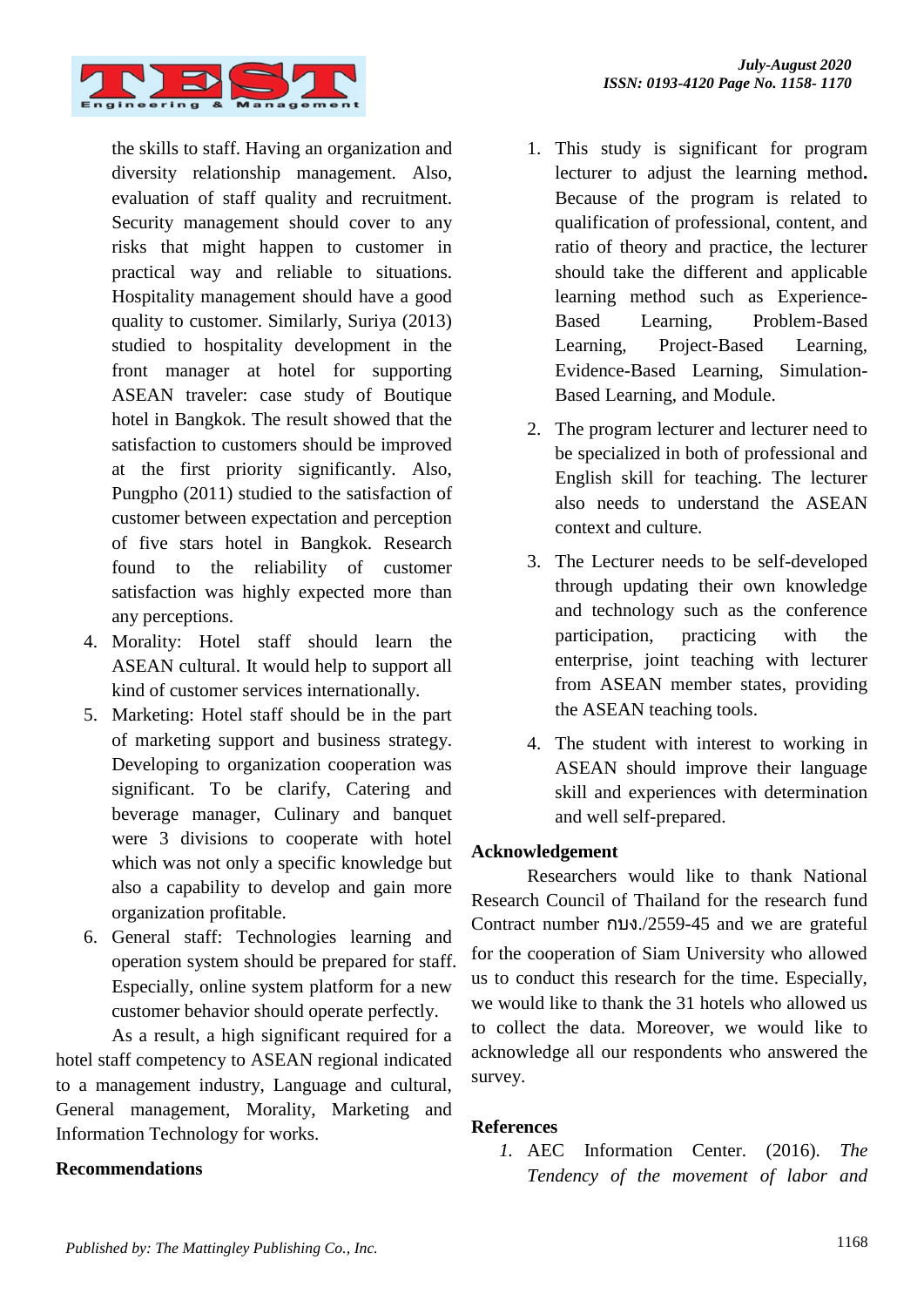

*career in AEC Countries . Retrived May 6<sup>th</sup>* 2016, from [www.thai-aec.com/231.](http://www.thai-aec.com/231)

- 2. Chetthamrongchai, P., & Jermsittiparsert, K. (2019). Promoting Female Entrepreneurial Growth Intention in Thailand's Tourism Industry: Role of Education Driven Ability, Opportunities and Advisory. *Journal of Computational and Theoretical Nanoscience, 16*(11), 4638-4645. DOI: 10.1166/jctn.2019.8372.
- **3.** Chuaratanaphong Jaitip. (1996). Curriculum development*: Principles and Guidelines.* Bangkok: Aline Press.
- 4. Dueraman Bayatee. (2017). Development competency of 1-3 star-rated hotels personnel in Krabi, Thailand . *Journal of Southern Technology. 10*(2), 239-43.
- 5. Jermsittiparsert, K. & Chankoson, T. (2019). Behavior of Tourism Industry under the Situation of Environmental Threats and Carbon Emission: Time Series Analysis from Thailand. *International Journal of Energy Economics and Policy, 9*(6), 366-372. DOI: 10.32479/ijeep.8365.
- 6. [Joseph A. Gliem](https://www.semanticscholar.org/author/Joseph-A.-Gliem/11961611) and [Rosemary R. Gliem.](https://www.semanticscholar.org/author/Rosemary-R.-Gliem/118186457) (2003, October). *Calculating, Interpreting, and Reporting Cronbach's Alpha Reliability Coefficient for Likert-Type Scales*. 2003 Midwest Research to Practice Conference in Adult, Continuing, and Community Education and Community Education, The Ohio State University, Columbus.
- 7. Kanjanawasee Sirichai, Kovin Chuenchanok, boonyavairoj sakda, Buranapanich Silpachai, Thongdang Sompoch, Amatashewin Kitti, … Poopan Siwaporn. (2014). *Testing Project for Competency Assessment of Tourism Professionals in 32 Positions Nationwide: Theory and Practice Test.* Bangkok: Institution for Tourism Professional Training, Ministry of Tourism & Sports.
- 8. Kaufman Roger and English F. W. (1979). *Needs assessment : concept and application*.

Educational Technology Publications, Englewood Cliffs, New Jersey.

- 9. Kulrattanarak Likitkul, Krutakart Siriporn, Chaiyoopatham Atchara, & Devahastin Na Ayudhya Wallapa. (2019). *Proposed Guidelines for Developing The Undergraduate Curriculum Preparing for Mobility of Professions in Southeast Asian Countries.* (Research Report). Bangkok: National Research Council of Thailand.
- 10. Office of the permanent secretary, ministry of labor. (2012). *Preparation for Flow of Labor in the ASEAN Community Project.* Bangkok: Chulalongkorn University.
- 11. Office of Permanent Secretary. (2019). The Impact of Tourism Industry on the National Economy. *Tourism Economic Review*. *1*(2), 50-53.
- 12. Ornstein, A. G., & Hunkins, F. P. (2004). *Curriculum foundations, principles, and issuses*. New York: Pearson Education.
- 13. Phosittiphan Tipwadee. ( 2015). The Development of Tourism Professionals in Language Skills for the ASEAN Economic Community (AEC)*. FEU Academic Review. 9*(1), 37-45.
- 14. Prayooktiniwat Anusorn, Pholperm Pabhassorn and Channoi Patchanee. (2013). Core Competency of Staff at Novotel Hotel in Suvarnabhumi Airport. *Nakhon Phanom University Journal. 3*(2), 78-84.
- 15. Pungpho Krissamaporn. (2011). *A Comparison of Customer Experted and Perceived Service Quality at Five-Star Hotels in Bangkok Metropolis.* (Master's Thesis). Kasetsart University, Bangkok.
- 16. Rugmai Siripong ,& Abdulsata Puwaret (2014). Guidelines to promote english learning based on ASEAN competencies standard. *Dusit Thani College Journal. 8*(2), 1-16.
- 17. Saengchai, S., Joemsittiprasert, W., & Jermsittiparsert, K. (2019). Impact of Atmospheric Stimuli on Revisit Intention: